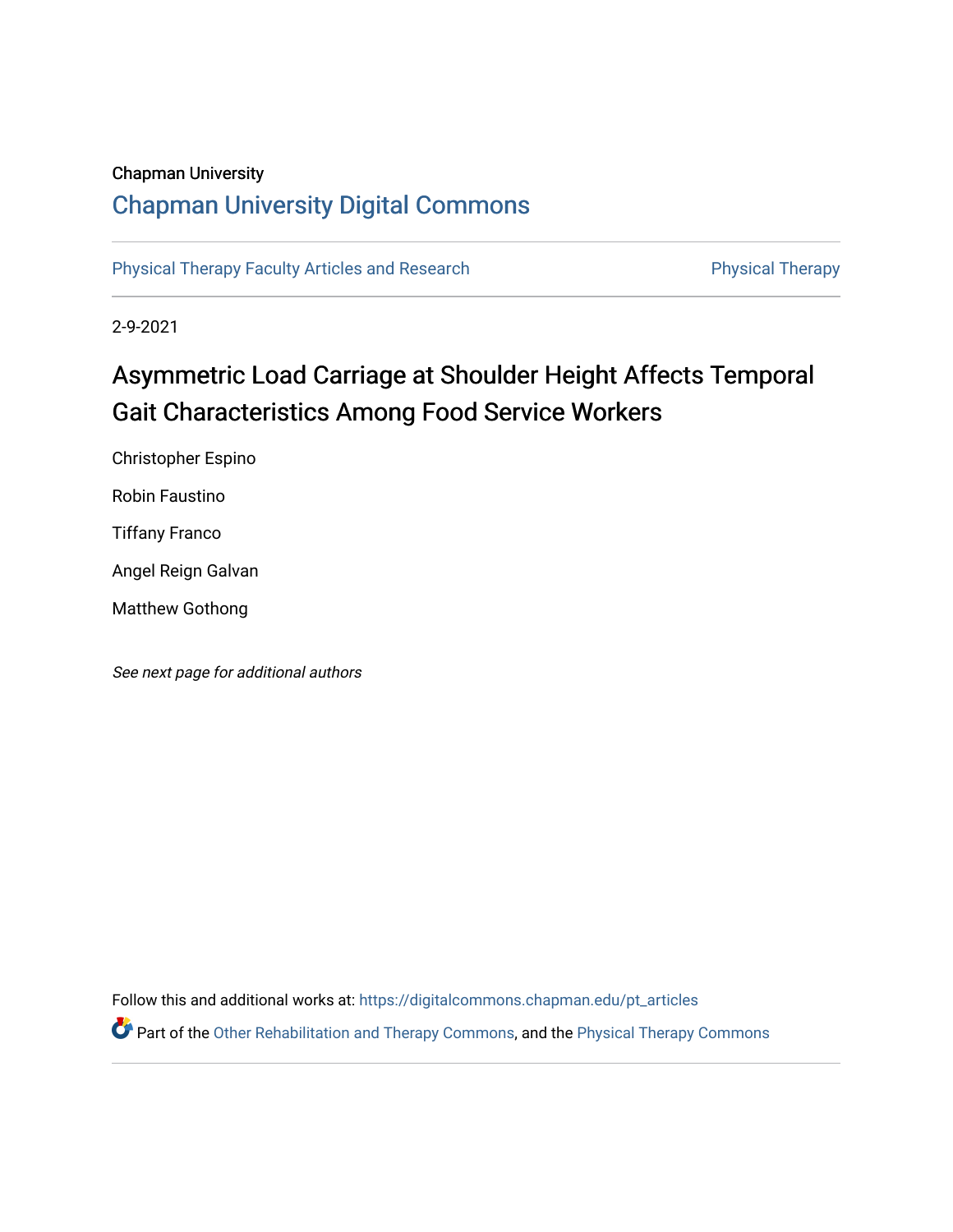# Asymmetric Load Carriage at Shoulder Height Affects Temporal Gait Characteristics Among Food Service Workers

### **Comments**

This is a pre-copy-editing, author-produced PDF of an article accepted for publication in the Proceedings of the Human Factors and Ergonomics Society Annual Meeting in 2020. The definitive publisherauthenticated version is available online at <https://doi.org/10.1177/1071181320641259>.

### Creative Commons License

# **@000**

This work is licensed under a [Creative Commons Attribution-Noncommercial-No Derivative Works 4.0](https://creativecommons.org/licenses/by-nc-nd/4.0/) [License](https://creativecommons.org/licenses/by-nc-nd/4.0/).

### Copyright

The authors

### Authors

Christopher Espino, Robin Faustino, Tiffany Franco, Angel Reign Galvan, Matthew Gothong, Ennis Khaleq, Cody Occhino, and Rahul Soangra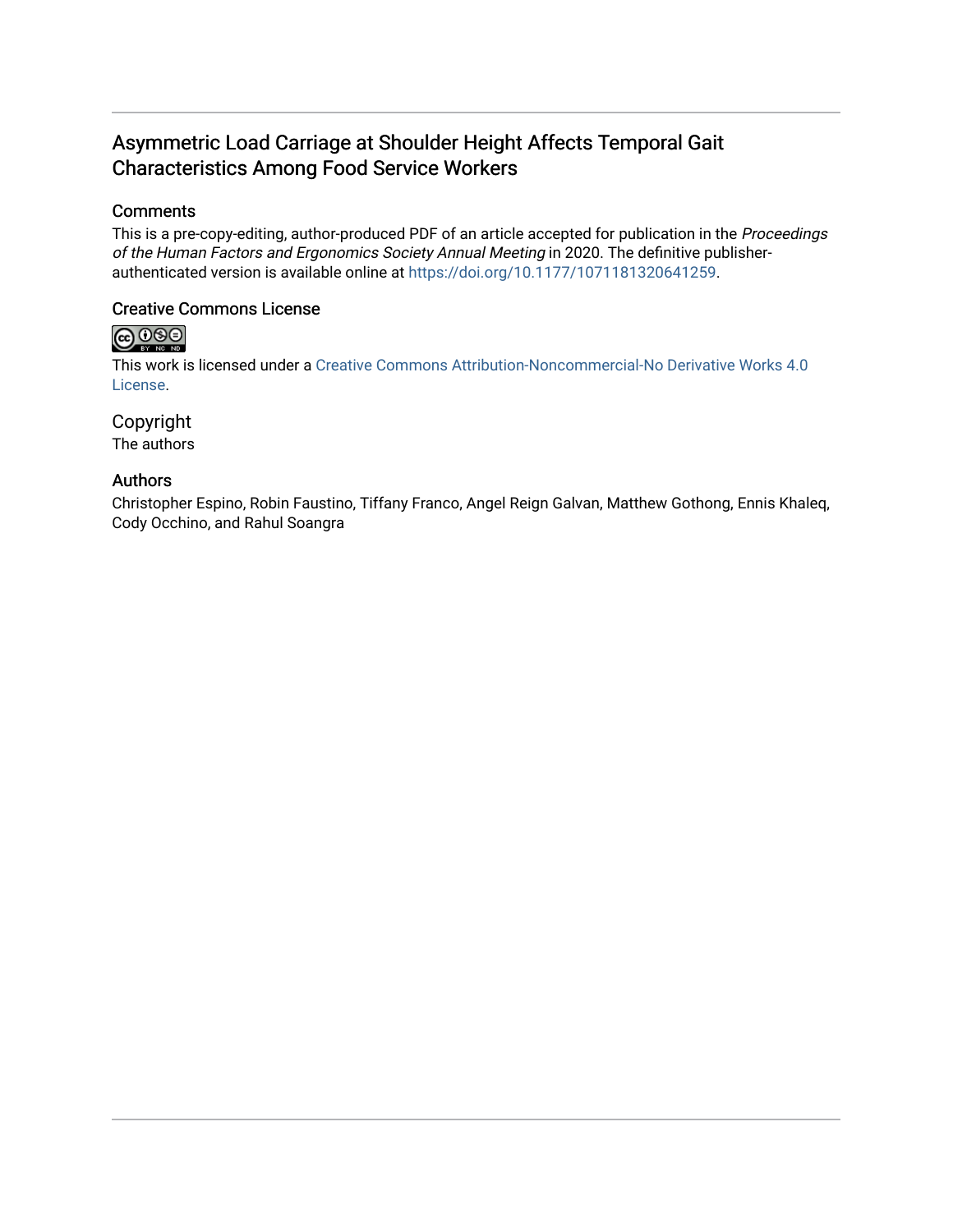## **Asymmetric Load Carriage at Shoulder Height affects Temporal Gait Characteristics among Food Service Workers**

Christopher Espino<sup>1</sup>, Robin Faustino<sup>1</sup>, Tiffany Franco<sup>1</sup>, Angel Reign Galvan<sup>1</sup>, Matthew Gothong<sup>1</sup>, Ennis Khaleq<sup>1</sup>, Cody Occhino<sup>1</sup>, Rahul Soangra<sup>\*1 & 2</sup>

<sup>1</sup>Crean College of Health and Behavioral Sciences, Chapman University, Orange CA 92866

<sup>2</sup>Fowler School of Engineering, Chapman University, Orange CA 92866

Slips and falls are common injuries among restaurant and food service workers. It is estimated that food service workers have 60% higher rate of occupational injury or illness than workers in other industry. This study investigates effects of asymmetric load carriage at shoulder level on gait characteristics. Each participant walked with a service tray held at shoulder height. Each participant's gait was analyzed under 3 different load walking conditions, no load walking (NLW), intermediate load walking (ILW) (2.5% BW), and maximum load walking (MLW) (5% BW). We found that participants walked significantly slower with gait cycle time 1.125s versus 1.150 s in MLW compared to  $NLW(p<0.05)$ . We also found that single limb stance time reduced significantly from 0.706s during NLW to 0.694s during MLW and swing time reduced significantly from 0.89s to 0.86s. This study will help design interventions for falls due to load carriage among food service workers.

#### **Introduction**

There are over 5.4 million jobs available within the food and beverage serving industry[\(BLS, 2019\)](#page-5-0) and it has been shown that there is a high prevalence of work-related musculoskeletal disorders among restaurant workers[\(Xu & Cheng, 2014\)](#page-5-1). Food-service workers (FSW) are subject to asymmetric loading which is correlated to an increased prevalence of shoulder pain among this population[\(Hwang et al., 2017\)](#page-5-2). Walking with an asymmetrical load at shoulder level has been shown to contribute to low back pain and knee complications[\(Ozgul et al., 2012\)](#page-5-3), yet no previous study has simulated carrying with a tray to mimic food service workers. Previous studies have reported changes in gait pattern as a result of load carriage directly applied to other occupations[\(Crosbie, Flynn, & Rutter, 1994\)](#page-5-4). Park and coworkers demonstrated decreased single limb support time and increased step width in firefighters carrying their normal PPE as well as a hose over their shoulder[\(Park et al., 2018\)](#page-5-5). Corroborating this Loverro and coworkers reported differences in hip and knee mechanics in military members carrying field-relevant symmetric loads[\(Loverro, Hasselquist,](#page-5-6)  [& Lewis, 2019\)](#page-5-6). These articles suggest significant changes occur during gait carrying loads greater than 10% of participants' bodyweight, however, FSW carry a varying range of weight not exceeding 10kg[\(Scherrer & Wilder,](#page-5-7)  [2008\)](#page-5-7). While there is relevance from these load carriage articles, the purpose of this study was to investigate the effects relatively lighter asymmetric loads at shoulder level on gait for a direct application to FSW.

Variation in gait from normal behavior can predict potential fall risk in individuals[\(Kwon, Kwon, Park, & Kim,](#page-5-8)  [2018\)](#page-5-8). Single limb stance comprises 40% of total gait cycle time[\(Nordin, 2001\)](#page-5-9) and an asymmetrical load to the body elicits changes in gait stability mechanics[\(Worden, Beaudette,](#page-5-10)  [Brown, & Vallis, 2016\)](#page-5-10) suggesting changes in gait efficiency, which is dependent on minimizing center of gravity (COG) displacement from a mid-line to minimize energy costs [\(Hsu,](#page-5-11)  [Michael, & Fisk, 2008\)](#page-5-11). In order to maintain balance during gait, the body shifts from one side to the other through inertial control[\(Hsu et al., 2008\)](#page-5-11). The introduction of an asymmetrical load may affect the gait cycle because it may already displace the center of gravity laterally.

Postural adjustments are a response to maintain balance when the body is in an asymmetrical position [\(Aruin, 2006\)](#page-5-12), suggesting that the static position of the FSW carrying the tray without a significant load results in biomechanical changes in the body. This is further reinforced by Dreyfuss and coworkers who reported decreased single stance time when the dominant arm was restricted in a cast that weighed <1% of participants' body weight[\(Dreyfuss, Elbaz, Mor, Segal, &](#page-5-13)  [Calif, 2016\)](#page-5-13). FSW are in a similar orientation when carrying food in that one upper extremity is restricted. FSW are tasked with balancing a tray while walking throughout a restaurant. Abbud and workers reported that during dual-task conditions there is an increased attentional demand during the single-limb support phase[\(Abbud, Li, & DeMont, 2009\)](#page-5-14). Balance is required to be maintained, even with the introduction of an asymmetrical load and, as previous evidence suggests [\(Aruin,](#page-5-12)  [2006;](#page-5-12) [Corrigan & Li, 2014;](#page-5-15) [Ozgul](#page-5-3) et al., 2012), the body will compensate to this asymmetry. Without accounting for the weight that is carried, it is suggested that the body position of raised hand to shoulder level in the FSW when unilaterally carrying a tray may affect the body mechanics and gait efficiency.

With the addition of a load to the body there is evidence of biomechanical changes occurring in the posture. As a result of heavy asymmetrical loading, 30% bodyweight, there is increased muscle activity on the non-carrying side[\(Corrigan &](#page-5-15)  [Li, 2014\)](#page-5-15). The purpose of this study is to investigate temporal changes in gait parameters such as stance time and gait cycle time. We hypothesize that external load added to tray carrying posture will affect stance time, and speed similar to as reported earlier[\(Demur & Demura, 2010\)](#page-5-16).

### **Methods**

#### *Subjects*

Ten healthy subjects (7 males, 3 females) with no previous history of neurological or musculoskeletal disorders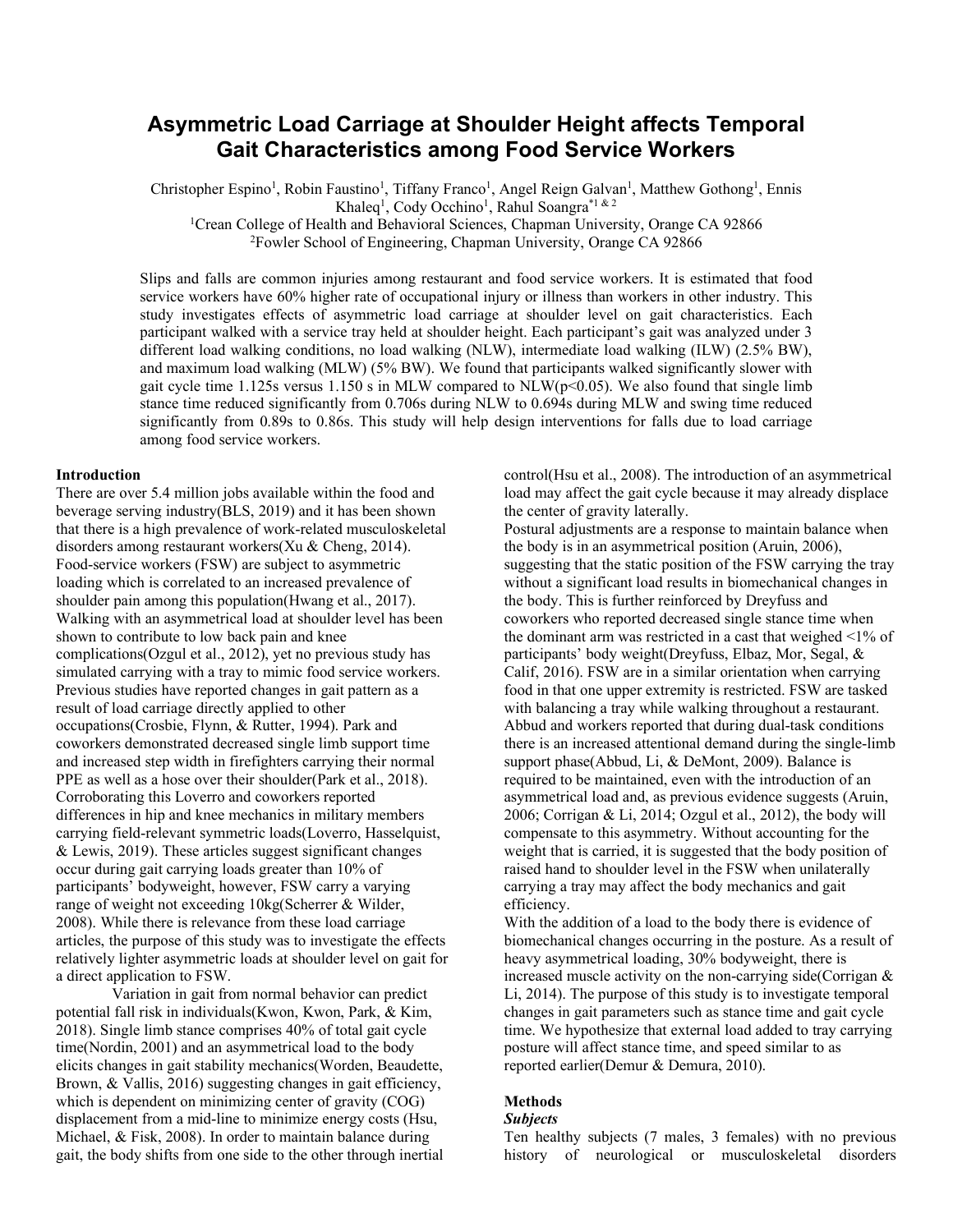participated in this study. Their age ranged from 22 to 26 years (24 $\pm$  2), height was 167 $\pm$ 3 cm, and weight was 71 $\pm$ 12 kg. The protocol involved two trials for each condition by every subject. All subjects had to provide written consent as per Chapman University Institutional Review Board (CU-IRB). Participants were then outfitted with 26 reflective markers placed on bony landmarks and key areas on the body.



Figure 1. shows a participant carrying load on a tray *Experimental Protocol*

To simulate the task of a restaurant server, each participant walked on a treadmill for one minute holding an 11-inch food service tray in three separate walking conditions: with 0% bodyweight- No Load Walking (NLW), with 2.5% body weight- Intermediate Load Walking (ILW) and with 5% bodyweight -Maximum Load Waling (MLW). The rationale of choosing these weights was to simulate conditions faced by food service workers. A random number generator was used to randomly assign the order of participants and the order of trials to each participant. A brief rest period was given to each participant between each of the three conditions. During each trial, participants were given verbal encouragement and cues to ensure that shoulder height of tray was maintained with shoulder abduction, elbow flexion and wrist extension.

Marker data was collected using a motion capture video recording system to track gait cycle time, single stance time and swing time. Other variables recorded included gait speed, step length, stance time, trunk sway and pelvic tilt. All dependent variables were measured and compared between each of the three conditional trials.



Figure 2: 3D excursions of COM during Treadmill walking



Figure 3: Frontal plane COM excursions in mediolateral and vertical directions for Right and Left side

COM was computed as mean of four pelvic markers. Statistical procedure used was MANOVA, with alpha level set to 0.05.

#### **Results**

During treadmill walking medial-lateral and vertical excursions of Center of Mass (COM) were computed as shown in figure 2 and figure 3. We found the variability of COM in vertical direction reduced significantly  $(p=0.005)$ during load carriage conditions as shown in figure 4.





Figure 4. Shows variability in vertical excursions on the side of load carriage

We also found that Step Width variability increased significantly ( $p=0.002$ ) during carriage of maximum load ( $5\%$ ) BW) as shown in Figure 5.

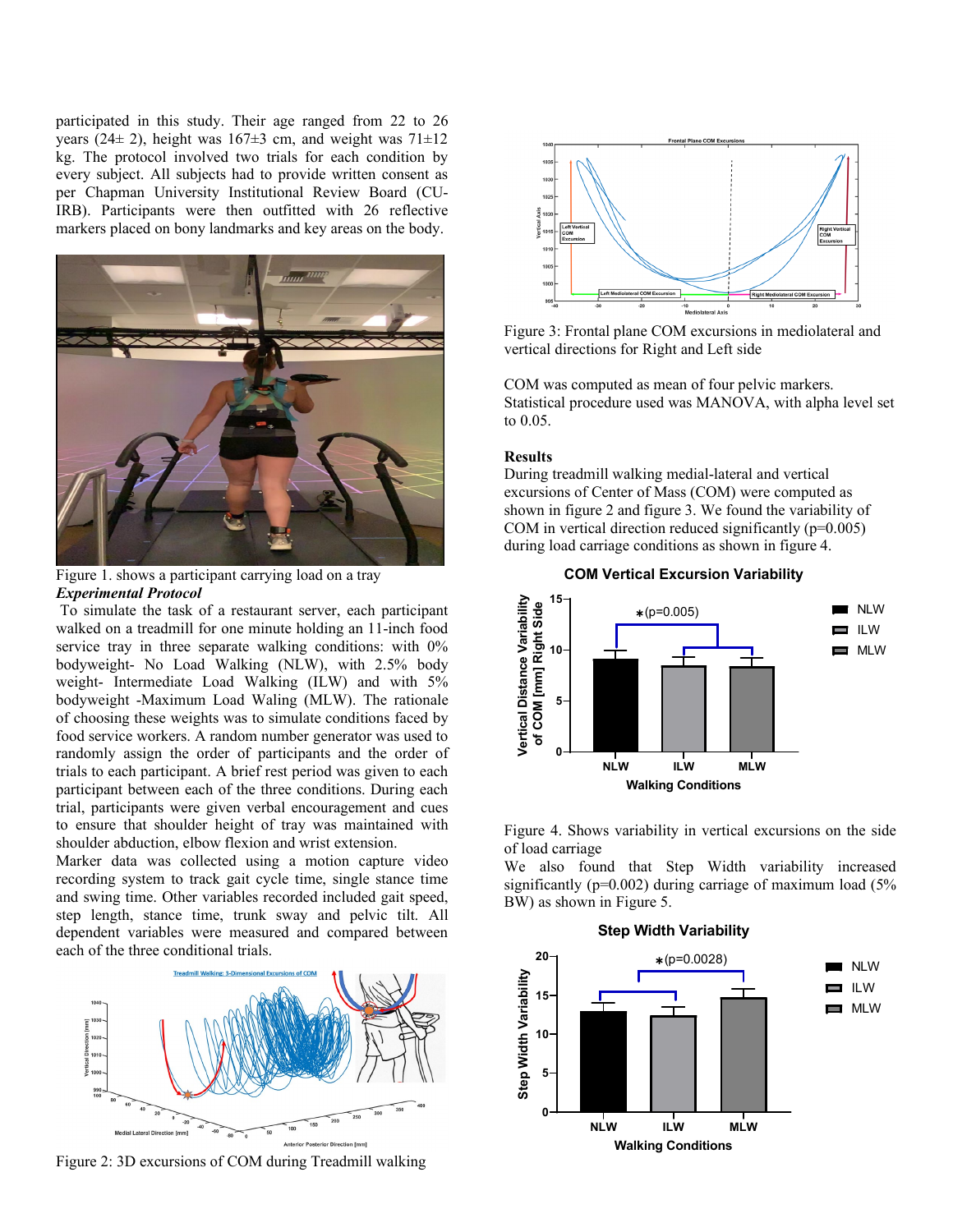Figure 5. Step width variability increases with carrying 5% BW on the tray

It was found that Gait cycle time reduced significantly  $(p<0.05)$  for MLW condition (figure 6). We also found that Single stance time and swing time decreased significantly for MLW condition (figure 7 and 8).







Figure 7. Single Stance time for the three walking conditions



Figure 8. Swing time for three walking load carriage conditions **Discussion**

The aim of this study was to investigate if carrying a tray at shoulder height influences gait. Several previous studies have investigated effects of load when carried on the trunk. There is a paucity in studies looking into the effects of a load when carried using the upper extremity in a posture resembling food service workers (Figure 1). An absence of this information potentially leaves occupational hazards unknown for FSWs.

We found that the maximum load carriage elicited significant changes in leg stance time, leg swing time, gait cycle time, step width variability and vertical excursion variability in COM. These results confirm our hypothesis that carrying load in posture similar to FSW induces alterations in gait, which may further increase risk of falls and injuries.

In this study, the weight of the load were set to 2.5%, 5%, and a control weight of 0% of BW. Results illustrate significant changes in gait cycle time, single stance time, and swing time, variability in COM vertical excursions occur particularly with the maximal load weight of 5%, as indicated earlier. Furthermore, increasing the weight of the load carried with one upper limb, overall gait mechanics may deteriorate. In addition, muscle fatigue from the ipsilateral upper and lower limb can present increased concern for injury. It has been earlier reported that individuals with altered gait patterns have up to twice the caloric expenditure for walking[\(Kuo &](#page-5-17)  [Donelan,](#page-5-17) 2010). According to Tay and coworkers, gait changes and inefficient gait increased the VO2 usage in individuals carrying a load[\(Tay et al., 2016\)](#page-5-18). It is expected that people who are subjected to multitudes of hours in the FSW position and altered gait would be subjected to less efficient movements, more fatigue and prone to higher fall risk.

This study found increased step width variability due to load carriage. Step width variability is common in individuals trying to maintain their base of support in unstable positions. Step width variability is a measure of instability and is suggested as a predictor to identify elderly who would likely fall[\(Maki, 1997\)](#page-5-19). It is indicative of instability and compensation to maintain center of mass in the base of support. Variation in step width is also indicative of fatigue. In a study examining the effects of fatigue on gait, it was found that there was an increase in step width variance when muscles began to fatigue[\(Nagano, James, Sparrow, & Begg,](#page-5-20)  [2014\)](#page-5-20). It may be due to muscles getting fatigued causing the body the need to mechanically widen the base of support.

The elevated load functionally fixes the limb in a position which restricts its ability to perform an arm swing. This was noticed in reduced variability in vertical excursions of COM. Arm swing play important role in counter balancing. The arm swing extension contralaterally opposes the flexion force of the leg flexion phase. The absence of arm swing can impact gait stability. The absence of upper extremity movement will reduce the efficiency of the gait cycle[\(Hyung, Lee, & Kwon,](#page-5-21) [2016\)](#page-5-21). For individuals in a prolonged state of limited upper extremity during gait, fatigue may subsequently increase injury.

### **Limitations:**